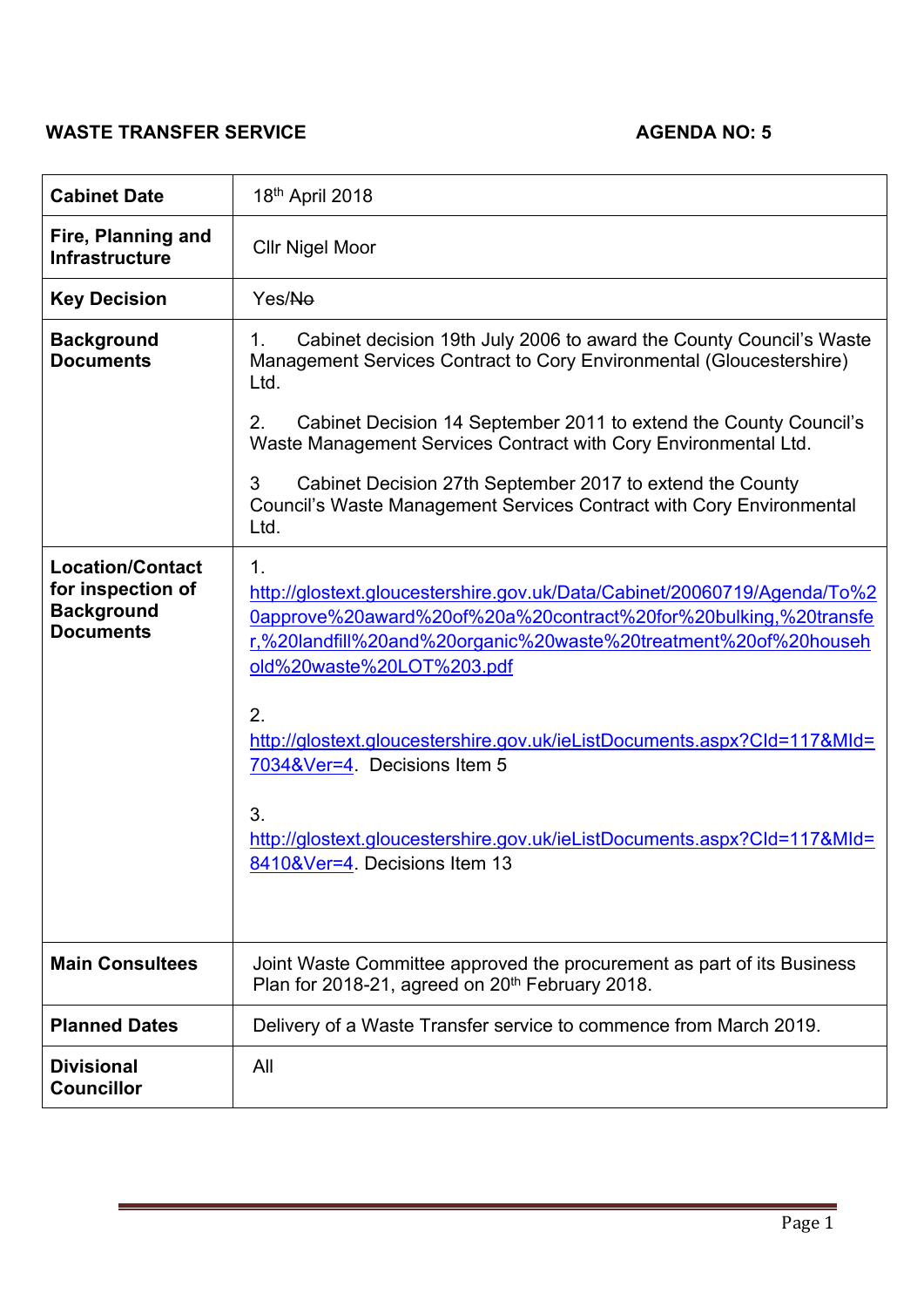| <b>Officer</b>                        | Nigel Riglar - Commissioning Director: Communities and Infrastructure,<br>nigel.riglar@gloucestershire.gov.uk                                                                                                                                                                                                                                                                                                                                                                                                                                                                                                                                                                                                                                                     |  |
|---------------------------------------|-------------------------------------------------------------------------------------------------------------------------------------------------------------------------------------------------------------------------------------------------------------------------------------------------------------------------------------------------------------------------------------------------------------------------------------------------------------------------------------------------------------------------------------------------------------------------------------------------------------------------------------------------------------------------------------------------------------------------------------------------------------------|--|
|                                       | Judith Harper - Interim Contracts Manager                                                                                                                                                                                                                                                                                                                                                                                                                                                                                                                                                                                                                                                                                                                         |  |
|                                       | Judith.harper@gloucestershire.gov.uk                                                                                                                                                                                                                                                                                                                                                                                                                                                                                                                                                                                                                                                                                                                              |  |
| <b>Purpose of Report</b>              | This report seeks approval to carry out:                                                                                                                                                                                                                                                                                                                                                                                                                                                                                                                                                                                                                                                                                                                          |  |
|                                       | (a) a procurement process for (i) the haulage and delivery of residual<br>waste to Javelin Park or other contracted treatment facility from Forest of<br>Dean D.C, Cotswold D.C, Cheltenham B.C and Tewkesbury B.C and (ii) the<br>bulking and haulage of food waste and garden waste to the contracted<br>treatment facilities described in Paragraph [3] of this Report; and                                                                                                                                                                                                                                                                                                                                                                                    |  |
|                                       | (b) a cost evaluation exercise, in consultation with each of Cheltenham<br>Borough Council and Tewkesbury Borough Council, to determine the<br>estimated cost of delivering residual waste direct to the Javelin Park EfW;                                                                                                                                                                                                                                                                                                                                                                                                                                                                                                                                        |  |
|                                       | and to compare the cost of each option before determining which of them<br>provides the most cost effective solution.                                                                                                                                                                                                                                                                                                                                                                                                                                                                                                                                                                                                                                             |  |
|                                       | That Cabinet delegates authority to the Commissioning Director,<br>Communities and Infrastructure to:                                                                                                                                                                                                                                                                                                                                                                                                                                                                                                                                                                                                                                                             |  |
| <b>Recommendations</b>                | conduct a legally compliant procurement process for the provision of<br>(i)<br>waste transfer services divided into the 3 Lots described in paragraph<br>17 of this Report, to enable (a) the bulking and haulage of residual<br>waste from Forest of Dean, Cotswold, Cheltenham and Tewkesbury<br>districts to the Javelin Park EfW; and b) bulking and haulage of food<br>waste and garden waste to respective treatment facilities identified in<br>paragraph 3 of this Report as required (together comprising the<br>"Waste Transfer Services"). The advertised term of the contracts to<br>be awarded (subject to paragraph (iii) below) in respect of such Lots<br>shall be 3 years, with an option to extend each contract by a further 3<br>year period; |  |
|                                       | carry out a cost evaluation exercise, in consultation with Cheltenham<br>(ii)<br>Borough Council and Tewkesbury Borough Council, to determine the<br>estimated cost to GCC of the WCAs delivering residual waste direct to<br>the Javelin Park EfW; and                                                                                                                                                                                                                                                                                                                                                                                                                                                                                                           |  |
|                                       | A further report be brought to determine the way forward following the<br>(iii)<br>conclusion of the competitive tender process described in paragraph<br>(i) and the cost evaluation exercise described in paragraph (ii).,                                                                                                                                                                                                                                                                                                                                                                                                                                                                                                                                      |  |
| <b>Reasons for</b><br>recommendations | To enable (a) the haulage and delivery of residual waste to Javelin Park<br>from Forest of Dean D.C, Cotswold D.C, Cheltenham B.C and<br>Tewkesbury B.C, and (b) the bulking and haulage food and garden waste<br>to respective treatment facilities on the basis described in this Report.                                                                                                                                                                                                                                                                                                                                                                                                                                                                       |  |
| <b>Resource</b>                       | The proposed contracts will be funded from the existing budgets for waste<br>management as it is largely the continuation of an existing service                                                                                                                                                                                                                                                                                                                                                                                                                                                                                                                                                                                                                  |  |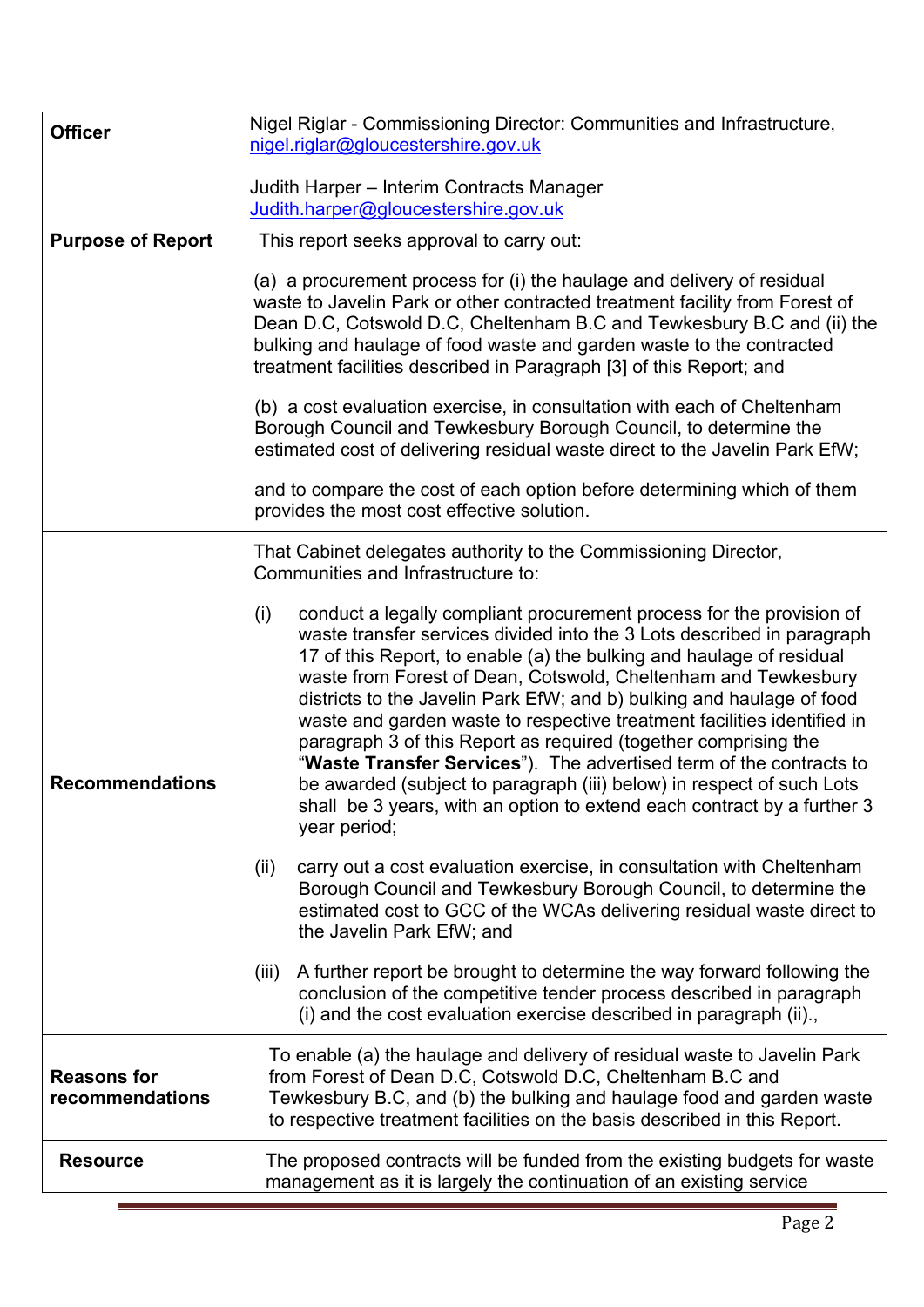| <b>Implications</b> | arrangement for Forest of Dean and Cotswold D.Cs. There is an option to<br>change from direct delivery by Cheltenham and Tewkesbury B.Cs to the<br>treatment/disposal point to the use of a transfer station.                                                                                                                                                                           |
|---------------------|-----------------------------------------------------------------------------------------------------------------------------------------------------------------------------------------------------------------------------------------------------------------------------------------------------------------------------------------------------------------------------------------|
|                     | The budget for Waste bulking and haulage is currently £1.537 million.<br>Additional budget may be required which will only be known following the<br>procurement process and the cost evaluation exercise described above.<br>However it is anticipated that funding for this will be drawn from the<br>existing Waste budgets and through the use of the Energy from Waste<br>reserve. |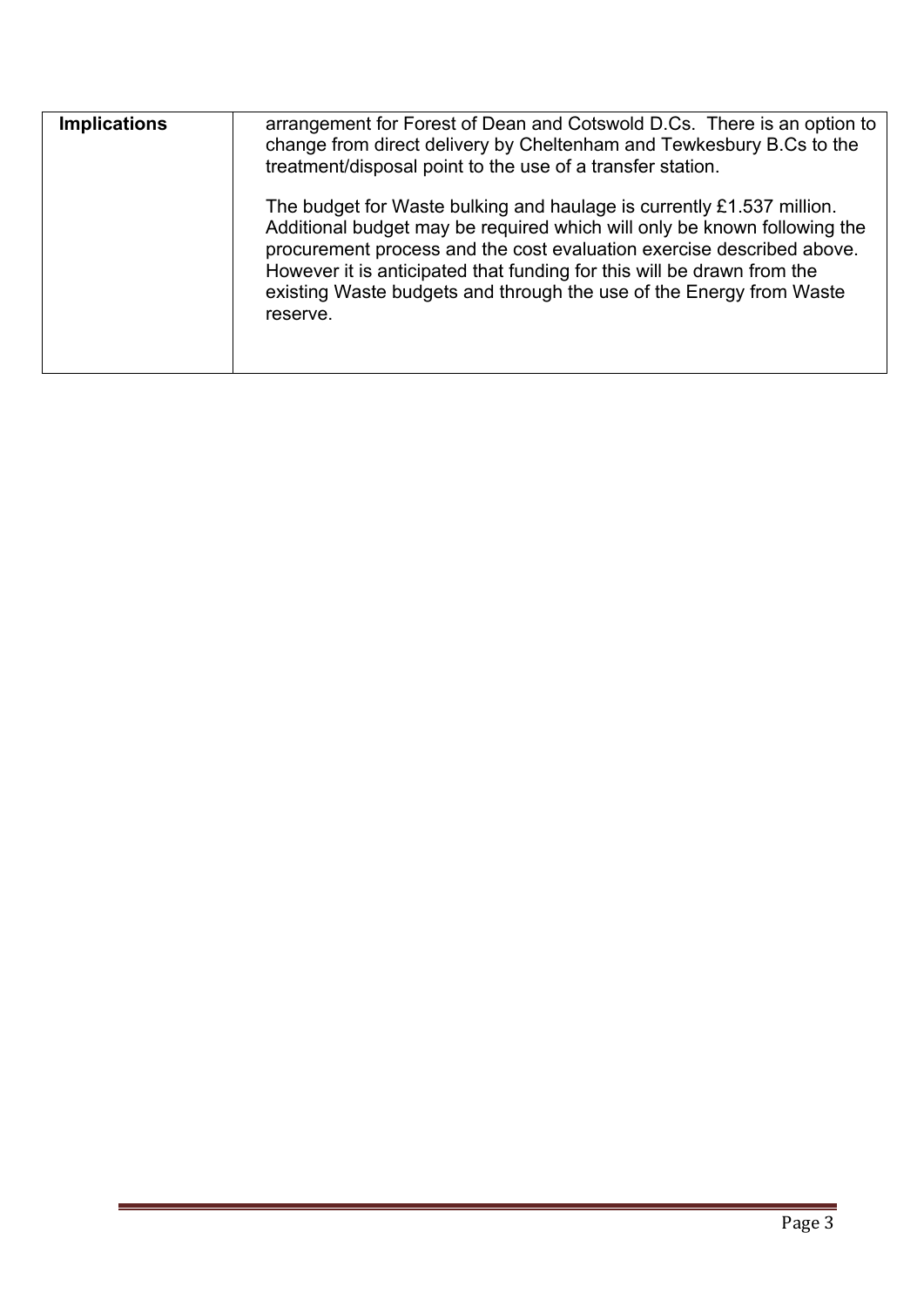# **PROCUREMENT OF A WASTE TRANSFER SERVICE**

#### **Background & Policy Context**

- 1. Gloucestershire County Council (GCC) is the statutory Waste Disposal Authority (WDA) under the Environmental Protection Act 1990 and therefore has responsibility for the arrangements for treatment and disposal of household waste within the County. The WDA can direct the Waste Collection Authorities (WCAs) where to deliver the household waste collected by them.
- 2. Current treatment/disposal locations for residual waste comprise of landfill at Hempsted near Gloucester and at Wingmoor Farm near Bishops Cleeve. Hempsted landfill site is due to close in 2018/19, having no further capacity, with Wingmoor Farm becoming the sole disposal point for Gloucestershire.
- 3. Due to the geographical size and spread of the county the WDA has longstanding arrangements for the provision of a network of 'satellite' Waste Transfer Stations (WTSs) – at Lydney and Cirencester – to serve the more remote/distant parts of the county, to which the WCAs are directed to deliver their waste. This waste is then transferred to landfill. Food and Garden waste collected by Cotswold D.C is also delivered to the Cirencester WTS, before being transported to a treatment facility (near Dymock). Where the waste treatment/disposal point is within the Waste Collection Authority (WCA) boundary or close to it, the WCA vehicles can travel direct to the treatment/disposal point (termed "direct delivery") without the need for transfer, i.e. bulking into larger vehicles for efficiency and haulage over the longer distance.
- 4. These WTSs are provided under a contract for waste management services with Enovert (formerly Cory Environmental) which involves the operation of WTSs (receipt and loading of WCA waste deliveries) together with the bulking, haulage and delivery of the waste to their landfill sites (the "disposal point"). This contract is due to expire in January 2020.
- 5. The services provided under the current Waste Management Contract are: (1) landfill of residual waste; (2) composting of garden waste; (3) the bulking and haulage of garden waste, mixed food and garden waste, and residual waste; and (4) the monitoring of three closed landfill sites. The contracts for which authorisation is sought in this report only address item (3) bulking and haulage. Item (1) landfill will be replaced by treatment at Javelin Park and separate projects will be set up for items (2) & (4).
- 6. With the closure of Hempsted landfill site due in 2018/19, there is a need to consider the options for transfer arrangements. This would have been necessary if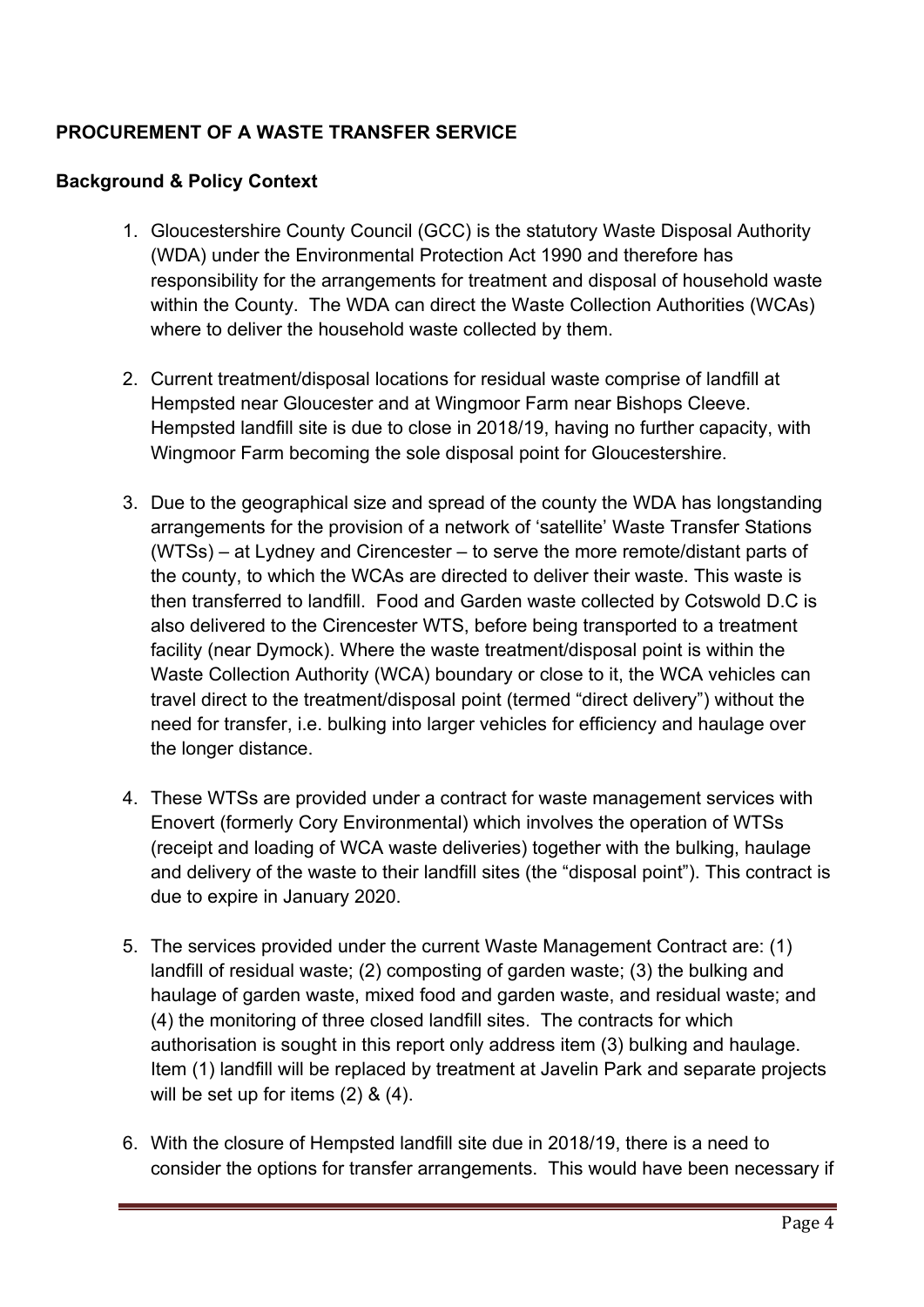the Council had continued to landfill or had chosen a technology other than Energy from Waste. If residual waste disposal had continued at Wingmoor landfill then this would have required the consideration of options for Stroud and Gloucester.

- 7. Any new approach will need to align with the service commencement for the new Residual Waste Contract at Javelin Park Energy from Waste Facility (EfW), which will become the single disposal point within the County. Satellite WTSs will still be required to provide a delivery point for the waste collected by Forest of Dean D.C and Cotswold D.C. Stroud D.C and Gloucester C.C will direct deliver to Javelin Park instead of Hempsted. Options need to be considered for the Cheltenham/Tewkesbury area from March 2019 to facilitate deliveries of waste to Javelin Park from Cheltenham and Tewkesbury B.Cs.
- 8. As Stroud D.C will deliver direct to the Javelin Park EfW Facility, GCC will no longer have to pay a 'tipping away' payment (as described in paragraph [9](#page-4-0) and [10](#page-4-1) below) to the council for delivery outside its boundary.
- <span id="page-4-0"></span>9. Under Section 52(10), the EPA, requires the County Council as the WDA to "pay to a WCA a reasonable contribution towards expenditure reasonably incurred by the WCA in delivering waste …to a place which is unreasonably far from the WCA's area".
- <span id="page-4-1"></span>10.The 'Tipping away' payment is the generally accepted term for such payments made by the WDA to the WCAs in respect of unreasonable costs incurred for delivery of waste as provided for under the EPA. The payment of these fees will be dependent upon the distance deemed unreasonable. There is a nationally accepted formula for the calculation of tipping away fees which incorporates the number of vehicle journeys, the average speed, vehicle operating costs, and distance considered unreasonably excessive.

# **Options Analysis**

- 11.Options were identified to provide contract arrangements to deliver residual household waste to Javelin Park from Forest of Dean D.C and Cotswold D.C and Cheltenham B.C /Tewkesbury B.C from March 2019 onwards.
- 12.Stroud D.C and Gloucester C.C are able to deliver residual waste direct to Javelin Park. These WCAs are therefore excluded from further consideration in the project and, by consequence thereof, this Report.
- 13.The journey from Forest of Dean D.C and from Cotswold D.C to Javelin Park would be around 20-25 miles (variable depending on route) with a travel time of at least 40 minutes. WTSs currently service these two districts and would need to continue if the need for refuse collection vehicles (RCVs) making the journey for direct delivery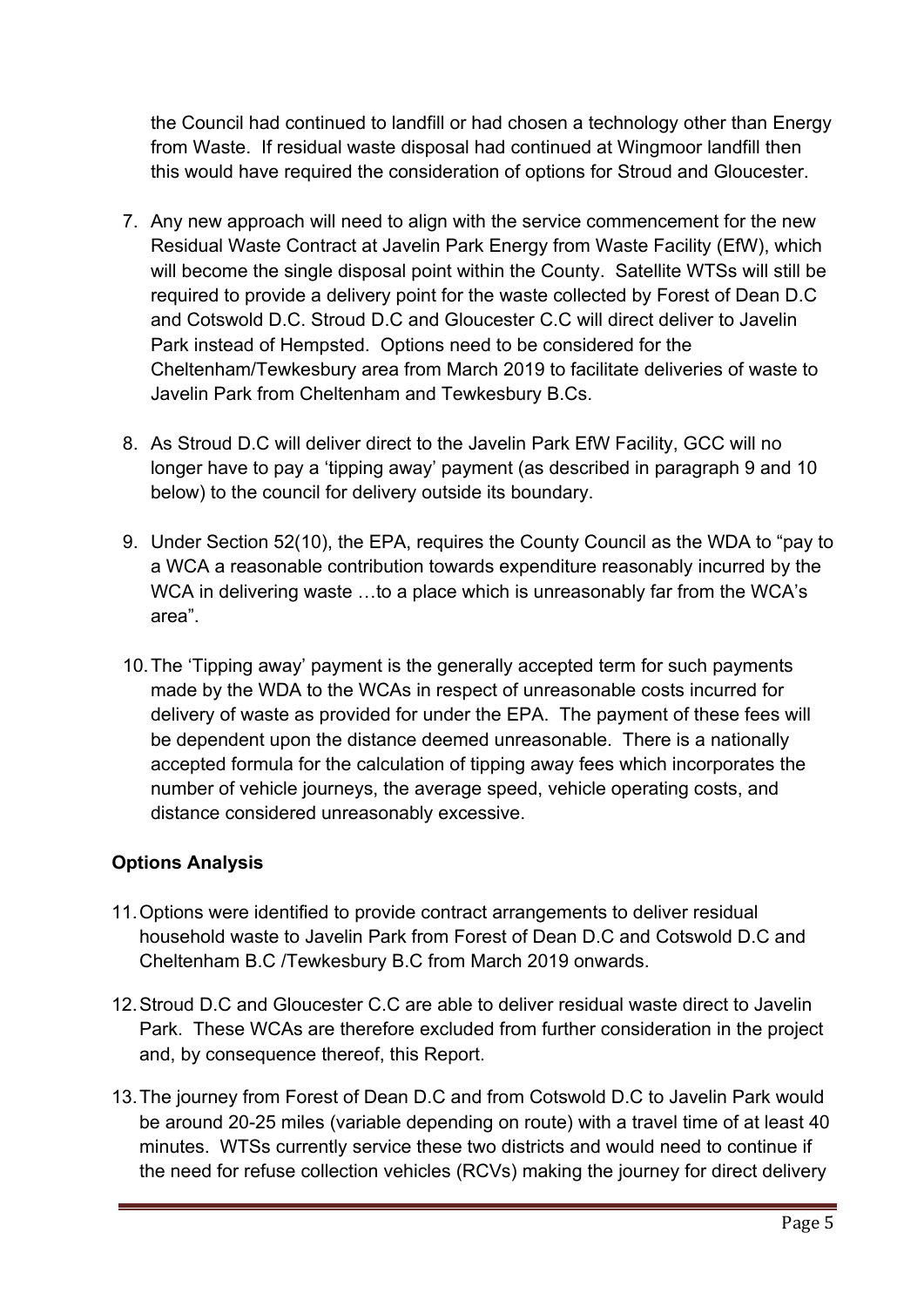is to be avoided given that they are not well suited or efficient for transporting waste over longer distances.

- 14.The journey for Cheltenham and Tewkesbury B.Cs to Javelin Park would be around 13 miles or 20-30 minutes (based on Swindon Road depot). The council therefore proposes to explore provision of transfer and haulage costs versus direct delivery by the WCAs.
- 15.Constraints for provision of WTSs are that:
	- From July 2019 (March 2019 for commissioning) all Gloucestershire's residual waste has to be delivered to Javelin Park.
	- GCC is not in a position to make the existing WTSs available to participants as they are privately owned and will remain so on expiry of the Enovert Contract.
	- GCC is not currently in a position to make development sites for new WTSs available to bidders as it does not own any such suitable sites and could not acquire such sites, should they be available, within the necessary timescales.
	- Development of any new sites is expected to take a minimum of three years (due to the time taken for acquisition, obtaining planning permission and appropriate permits, and for construction) so could not be delivered by the required date of March 2019.
- 16.The procurement would therefore require bidders to provide their own sites, which would need to be operational as WTSs from March 2019 to be able to deliver commissioning waste. Longer term, GCC could consider the opportunity to acquire development sites to offer to bidders or to operate in-house.
- <span id="page-5-0"></span>17.Following market feedback from suppliers and consideration of the geographic area and requirements, in order to maximise participation in the proposed procurement it is recommended that the procurement exercise is conducted in three lots reflecting the geographical areas of the WCAs as follows
	- Forest of Dean district (Lot 1)
	- Cotswold district (Lot 2)
	- Cheltenham and Tewkesbury districts combined (Lot 3)
- 18.The options considered are as follows, given that doing nothing is not an option considering the expiry of current contracts and the change in treatment/disposal location:
	- I. **No WTSs** Direct delivery to Javelin Park by all WCAs.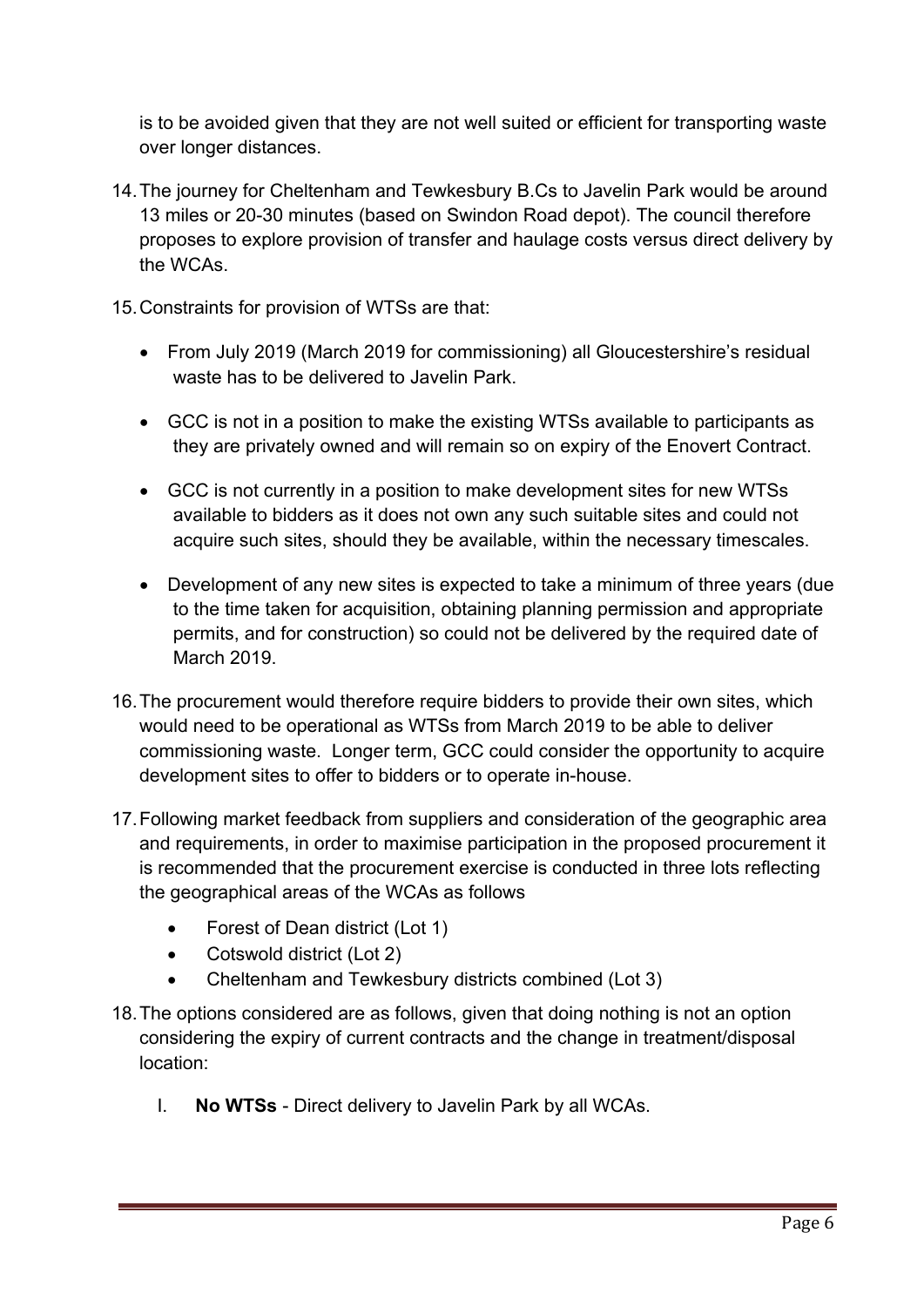- II. **Three WTSs –** a WTS for (1) Forest of Dean D.C, (2) Cotswold D.C, and (3) Cheltenham B.C and Tewkesbury B.C combined (one WTS serving both boroughs).
- III. **Combination of WTSs and direct delivery** –(a) A local WTS for Forest of Dean D.C; (b) a local WTS for Cotswold D.C; and (c) direct delivery (to Javelin Park) by Cheltenham/ Tewkesbury B.Cs.

#### **Discussion**

#### **Option I – No WTSs**

- <span id="page-6-0"></span>19.Residual household waste collected in Forest of Dean and Cotswold D.Cs is currently delivered to local WTSs before it is then bulked and hauled to landfill. Direct delivery to Javelin Park would be a round trip of approximately 40 miles and approx. 90 minutes travel time from each. This would require additional resources by the WCAs, including a complete restructuring of the collection rounds to account for the additional travel time from tipping at a much more distant location. The restructuring would involve change for local residents. Delivery by the WCAs to a location beyond its boundary would result in the need for GCC to pay 'tipping away' charges to cover the additional costs.
- 20.Residual household waste collected in Cheltenham and Tewkesbury is currently delivered direct to Wingmoor Farm, a round trip of 10 miles. These WCAs could continue to direct deliver, but to Javelin Park, a round trip of 26 miles. This would require additional resources by the WCAs, including restructuring of the collection rounds to account for the travel time and location. The restructuring would involve change for local residents.
- 21.Residual household waste collected in Stroud and Gloucester is currently delivered direct to Hempsted Landfill site, a round trip of 25 miles and 7 miles respectively. Following the closure of Hempsted these WCAs will need to deliver to an alternative treatment/disposal facility. The journey to Javelin Park will be a reduction in distance for Stroud D.C and a slight increase for Gloucester C.C so provision of a WTS is not required (although it is likely to have been required for a treatment/disposal facility located elsewhere).
- 22.Given the distances involved, particularly for the Forest of Dean D.C. and Cotswold D.C. and the associated cost implications, changes to services and negative impact on the environment, this option is not recommended.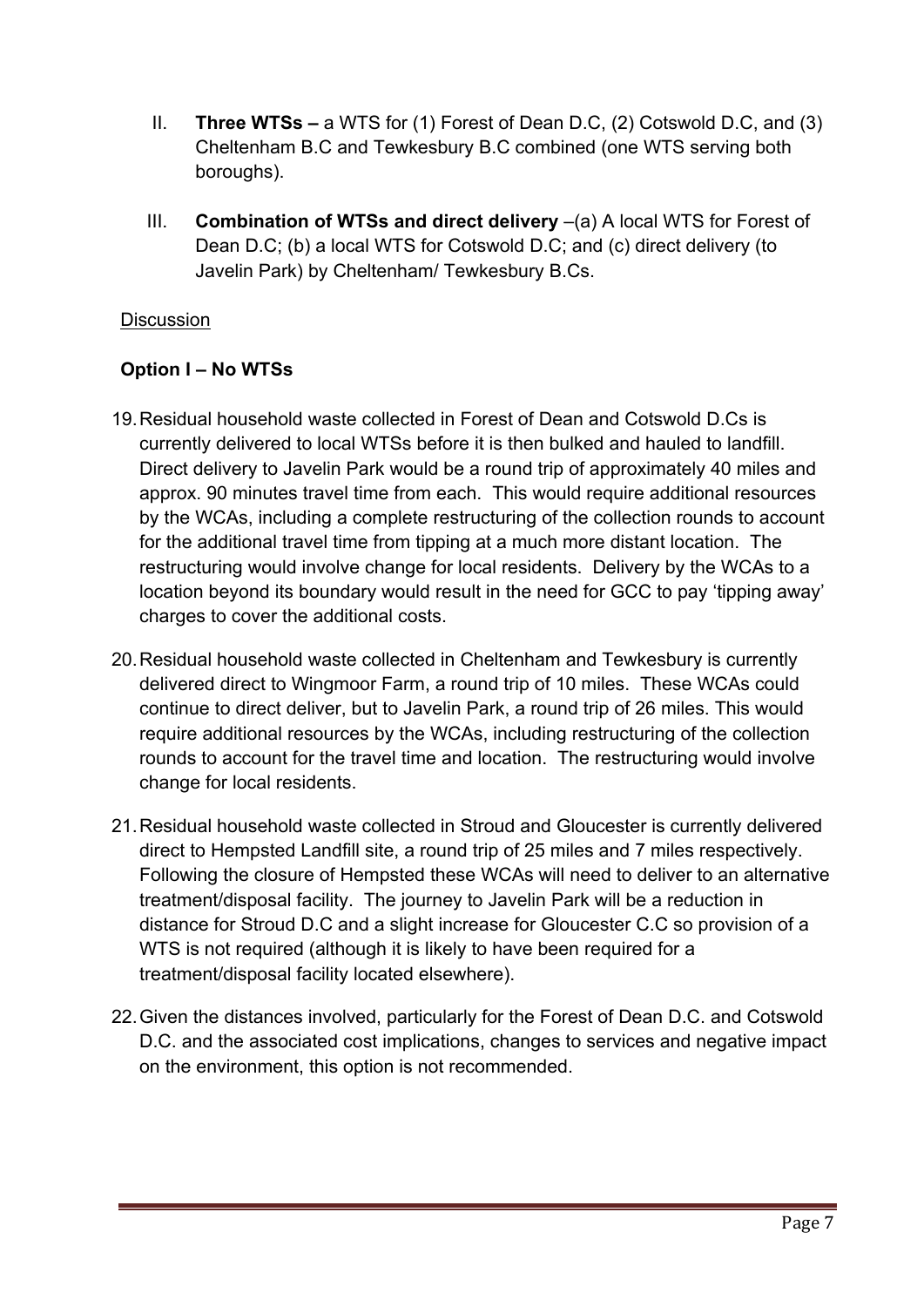# **Option II - Three WTSs**

- 23.Residual household waste collected in Forest of Dean district and Cotswold district has been delivered to local (i.e. within the district council boundary) WTSs for many years (pre-2002) and transported out of the districts to landfill. There are existing WTSs and potential options for new/alternative WTSs within these districts.
- 24.Similar arrangements could be provided for Cheltenham and Tewkesbury B.Cs. This would reduce the costs for Cheltenham B.C. and Tewkesbury B.C. involved with direct delivery and be more environmentally friendly. However the cost of this to GCC is unclear and delivery of a new WTS provision for Cheltenham/Tewkesbury may be difficult to achieve in such a short timescale.
- 25.Provided the existing and/or alternative WTS facilities are tendered, it could be both a practical and cost-effective option, which would be subject to evaluation by GCC following the conclusion of the proposed procurement process and the cost evaluation exercise (to be carried out by GCC in consultation with Cheltenham Borough Council and Tewkesbury Borough Council) described in this Report.

# **Option III - Combination of WTSs and direct delivery**

- 26.Residual household waste collected in Forest of Dean district and Cotswold district would be delivered to local WTSs as currently and described in paragraph [19](#page-6-0) above.
- 27.Residual household waste collected by Cheltenham and Tewkesbury BCs is currently delivered direct to Wingmoor Farm landfill, a round trip of 10 miles. These WCAs could continue to direct deliver, but to Javelin Park, a round trip of 26 miles. This would require additional resources by these WCAs and a restructuring of the collection rounds to account for the additional travel time and change of tipping location. Any restructuring would involve change for local residents and the WCA; 'tipping away' charges would be payable by GCC to the WCAs.
- 28.Residual household waste collected in Stroud and Gloucester is currently delivered direct to Hempsted, a round trip of 25 miles and 7 miles respectively. Following the closure of Hempsted these WCAs will need to deliver to an alternative treatment/disposal facility. The journey to Javelin Park will be a reduction for Stroud D.C and a slight increase for Gloucester C.C so provision of a WTS is not required . Tipping away charges will no longer be payable to Stroud DC.
- 29.This option would result minimal change for Forest of Dean D.C and Cotswold D.C as they could continue with the same or similar arrangements. However for Cheltenham and Tewkesbury BCs this would result in service changes and an increase in costs due to the need for additional vehicles, additional staff and higher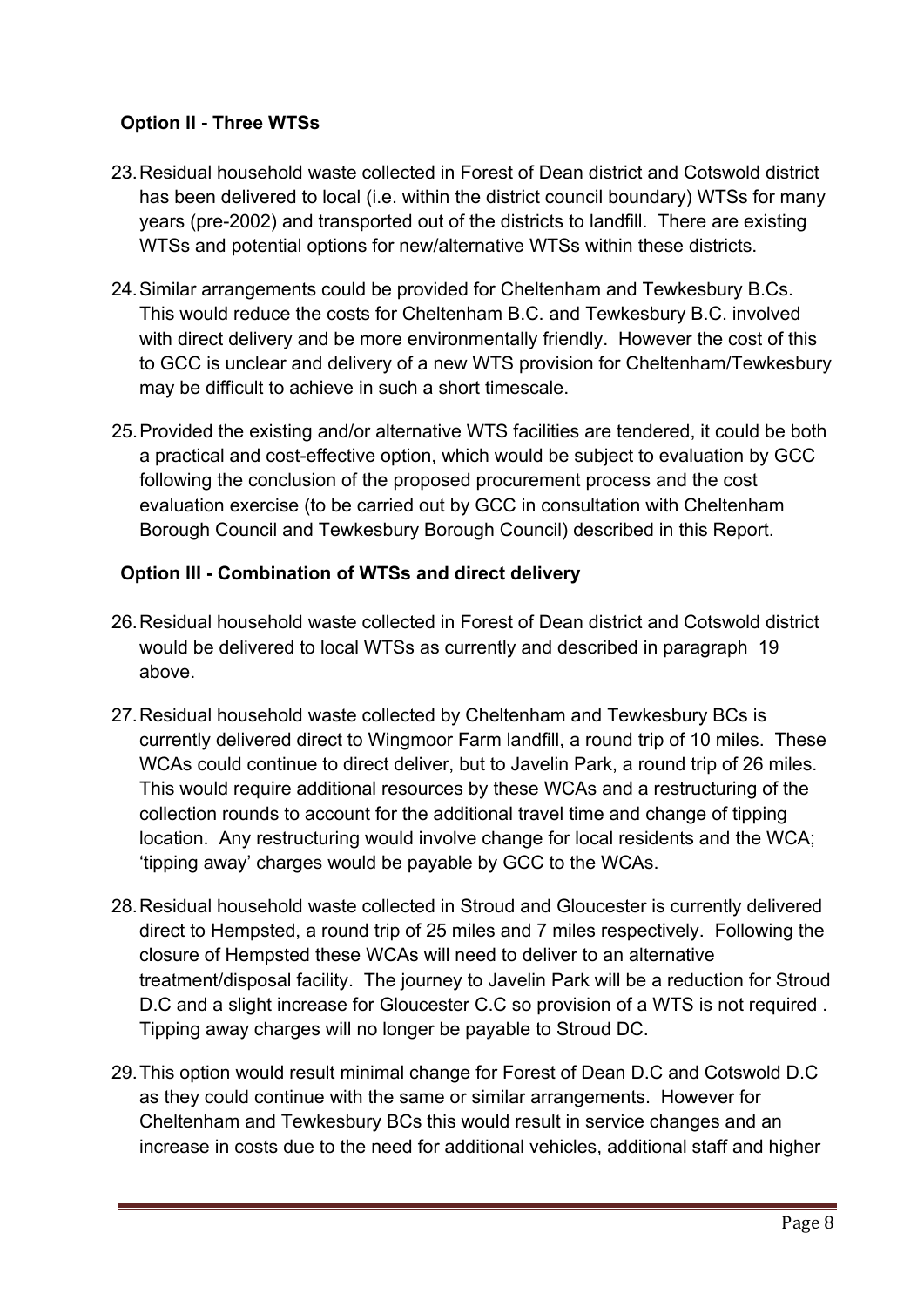transport and associated costs. GCC would have to pay 'tipping away' charges to Cheltenham and Tewkesbury B.Cs.

30.This could be both a practical and cost-effective option which would be subject to evaluation by GCC following the conclusion of the proposed procurement process and the cost evaluation exercise (to be carried out by GCC in consultation with Cheltenham Borough Council and Tewkesbury Borough Council) described in this Report.

#### Other considerations

- 31.WTSs are needed to service the residual waste contract until the end of the contract term which is a minimum period of 25 years. There are potential options for new/alternative facilities, which could be developed to offer suitable, cost effective long term solutions, but these cannot be delivered within the current time constraints.
- 32.The Waste Partnership is looking to integrate its services more closely in future, which could involve combined facilities for collection and street cleansing depots, recycling storage & transfer and residual waste transfer in the longer term. This could bring further economies. In some areas highways operations could also be potentially combined.
- 33.It is therefore recommended that a short term/interim solution for a minimum of three years is put in place to enable time for other opportunities to be explored for cost effective long term arrangements. Such a long term strategy needs to be determined and put in place before the expiry of the new short term waste transfer service arrangements, taking account of the time required for site acquisition, planning and permit applications (if required), design, construction and mobilisation.

#### **Soft Market Testing Exercise**

- 34.A soft market testing (SMT) exercise was undertaken during January 2018 to explore the contract options for waste transfer services and potential market interest in these. 10 responses were received from a wide range of national and local suppliers.
	- Whilst all respondents favoured long term contracts; there was some interest in short-term contracts.
	- There was general preference for a combined bulking and haulage service, and some preference for a single contract but all were also interested in geographical lots
	- There is interest in development of new WTS sites, particularly if GCC were to provide some sites, but some respondents are also prepared to do their own site search.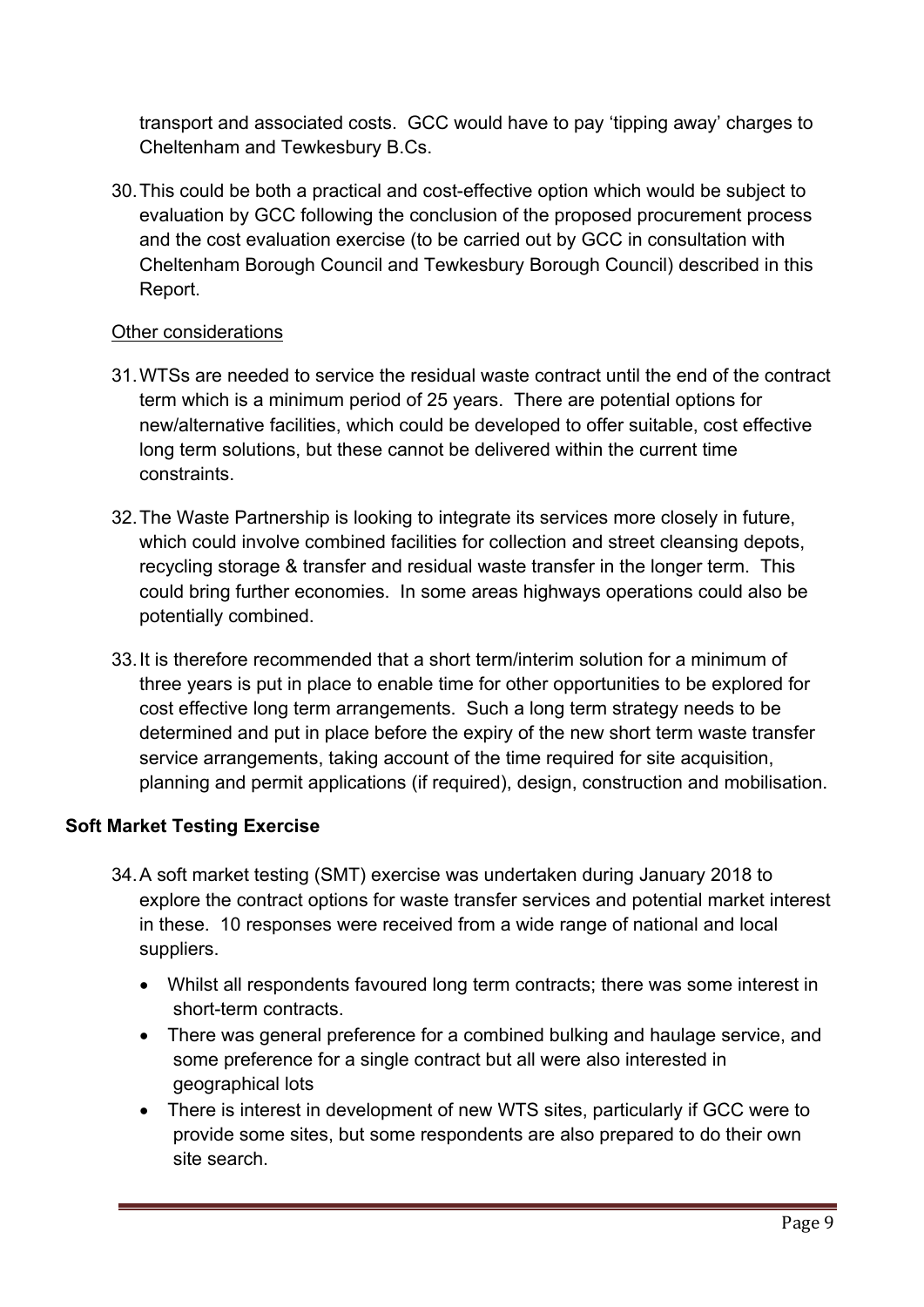- There are some existing sites, with and without operational WTS facilities, with potential to service Cheltenham BC and Tewkesbury BC.
- 35.Based on feedback from the market, bulking and haulage will be combined as an integrated service. The procurement will be offered in three geographical lots to encourage interest from a wider range of potential suppliers and possible sites.
- 36.Based on the timescales required to deliver a longer term strategy, these interim contracts will have 3 year duration with up to 3 years extension if required.
- 37.Following the procurement process, options will be reviewed and the most financial advantageous option implemented.

#### **Risk Assessment**

- 38.There is a risk that the procurement will not be completed with contractors mobilised to enable the waste transfer service to commence by March 2019. This has been mitigated for Forest of Dean D.C and Cotswold D.C waste deliveries by the extension of the Enovert (formerly Cory) contract up to January 2020 to enable time for re-procurement.
- 39.There is a risk that the delivery of a facility for Cheltenham and Tewkesbury B.Cs may not be completed by March 2019. Mitigation will involve undertaking an efficient procurement process, maintaining the project schedule and exploring and evaluating direct delivery to Javelin Park in parallel to the procurement.
- 40.Given the limited number of suitable WTS sites within/around the county there is a risk of limited competition, which might have an adverse effect on VfM. This can be mitigated by separating the service into geographical contract lots enabling contractors with more limited capabilities to bid for parts and by proactive engagement to improve interest in the services.

#### **Financial**

- 41.There is an existing waste transfer service for Cotswold D.C and Forest of Dean D.C. Funds are already allocated in the budget for this service and costs are expected to remain similar.
- 42.Residual waste from Cheltenham B.C and Tewkesbury B.C is currently delivered direct to landfill by the WCA. These transport costs are met by the WCAs. From March 2019 this residual waste will need to be delivered to Javelin Park. In the event of a decision being made for such WCAs to direct haul to Javelin Park, the WCAs would pick up the transport costs and any associated costs such as additional vehicles and staff required. However GCC would be required to reimburse the districts through 'tipping away' charges. In the event of a WTS being provided, GCC would pick up the (new) transfer and haulage costs.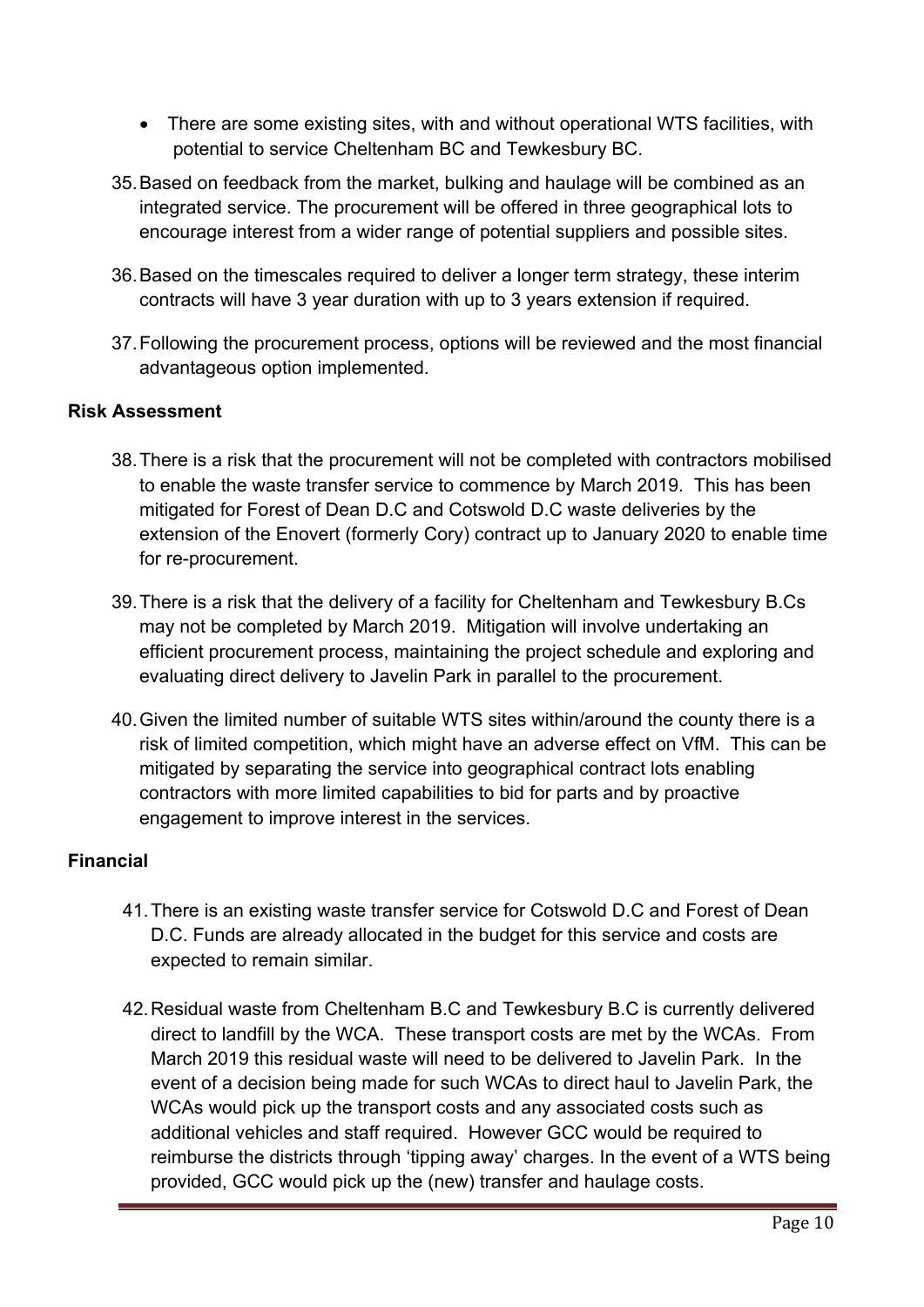- 43.Whether by direct delivery or via a WTS there will be an unavoidable additional cost to deliver residual waste from Cheltenham and Tewkesbury to Javelin Park. Such costs are inevitable with a change of tipping location or disposal site.
- 44.The budget for Waste bulking and haulage is currently £1.537 million. Clearly, the future costs of the waste transfer services for the four districts will not be known until the proposed procurement process and the cost evaluation exercise described in this Report is completed, however we anticipate using existing Waste budgets and the Waste Reserve to meet these costs.

### **Officer Advice**

Officers recommend that options II and III are pursued in order to present appropriate advice on the best solution for GCC.

#### **Equalities considerations**

There are no equalities considerations associated with the recommendation.

#### **Consultation feedback**

The Joint Waste Committee was consulted and approved the procurement as part of its Business Plan for 2018/21, agreed on 20th February 2018.

#### **Performance Management/Follow-up**

**N/A**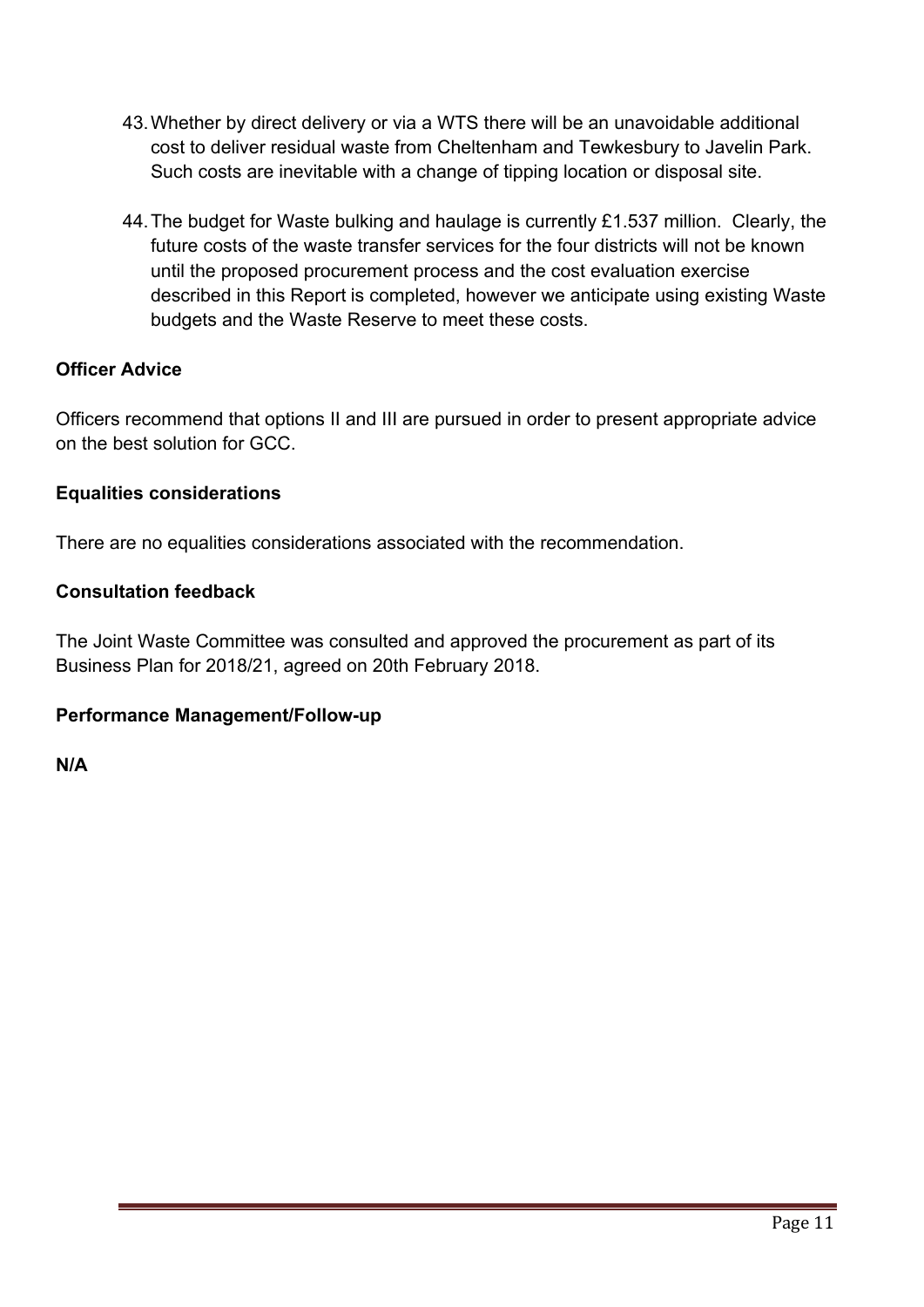| <b>Report Title</b>                      | Procurement of a Waste Transfer Service                                                                                                                                                                                                                                                                                                                                                                                                                                                                                                                                                                                                                                                                                                                           |
|------------------------------------------|-------------------------------------------------------------------------------------------------------------------------------------------------------------------------------------------------------------------------------------------------------------------------------------------------------------------------------------------------------------------------------------------------------------------------------------------------------------------------------------------------------------------------------------------------------------------------------------------------------------------------------------------------------------------------------------------------------------------------------------------------------------------|
| <b>Statutory Authority</b>               | <b>Waste Disposal Authority</b>                                                                                                                                                                                                                                                                                                                                                                                                                                                                                                                                                                                                                                                                                                                                   |
| <b>Relevant County Council</b><br>policy | Joint Municipal Waste Management Strategy 2007-2020<br><b>Waste Core Strategy</b>                                                                                                                                                                                                                                                                                                                                                                                                                                                                                                                                                                                                                                                                                 |
| <b>Resource Implications</b>             | The proposed contracts will be funded from the existing<br>budgets for waste management as it is largely the<br>continuation of an existing service arrangement for Forest of<br>Dean and Cotswold D.Cs. There is an option to change<br>from direct delivery by Cheltenham and Tewkesbury B.Cs to<br>the treatment/disposal point to the use of a transfer station.<br>The budget for Waste bulking and haulage is currently<br>£1.537 million. Additional budget may be required which<br>will only be known following the procurement process and<br>the cost evaluation exercise described above. However it is<br>anticipated that funding for this will be drawn from the<br>existing Waste budgets and through the use of the Energy<br>from Waste reserve |
| <b>Sustainability checklist:</b>         | N/A                                                                                                                                                                                                                                                                                                                                                                                                                                                                                                                                                                                                                                                                                                                                                               |
| Partnerships                             | Gloucestershire Joint Waste team                                                                                                                                                                                                                                                                                                                                                                                                                                                                                                                                                                                                                                                                                                                                  |
| Decision Making and<br>Involvement       | N/A                                                                                                                                                                                                                                                                                                                                                                                                                                                                                                                                                                                                                                                                                                                                                               |
| <b>Economy and Employment</b>            | TUPE will apply in respect of any change of facility for<br>Forest of Dean D.C and Cotswold D.C. Provision of a new<br>facility for Cheltenham and Tewkesbury may create<br>additional new employment.                                                                                                                                                                                                                                                                                                                                                                                                                                                                                                                                                            |
| Caring for people                        | N/A                                                                                                                                                                                                                                                                                                                                                                                                                                                                                                                                                                                                                                                                                                                                                               |
| <b>Social Value</b>                      | Social value seeks to maximise the additional social, economic and<br>environmental benefits to the local area by procuring goods and services above<br>and beyond the benefits of merely the goods and services themselves.                                                                                                                                                                                                                                                                                                                                                                                                                                                                                                                                      |
|                                          | Active consideration has been given to the question of how<br>the proposed procurement process might improve the<br>economic, social and environmental wellbeing of                                                                                                                                                                                                                                                                                                                                                                                                                                                                                                                                                                                               |